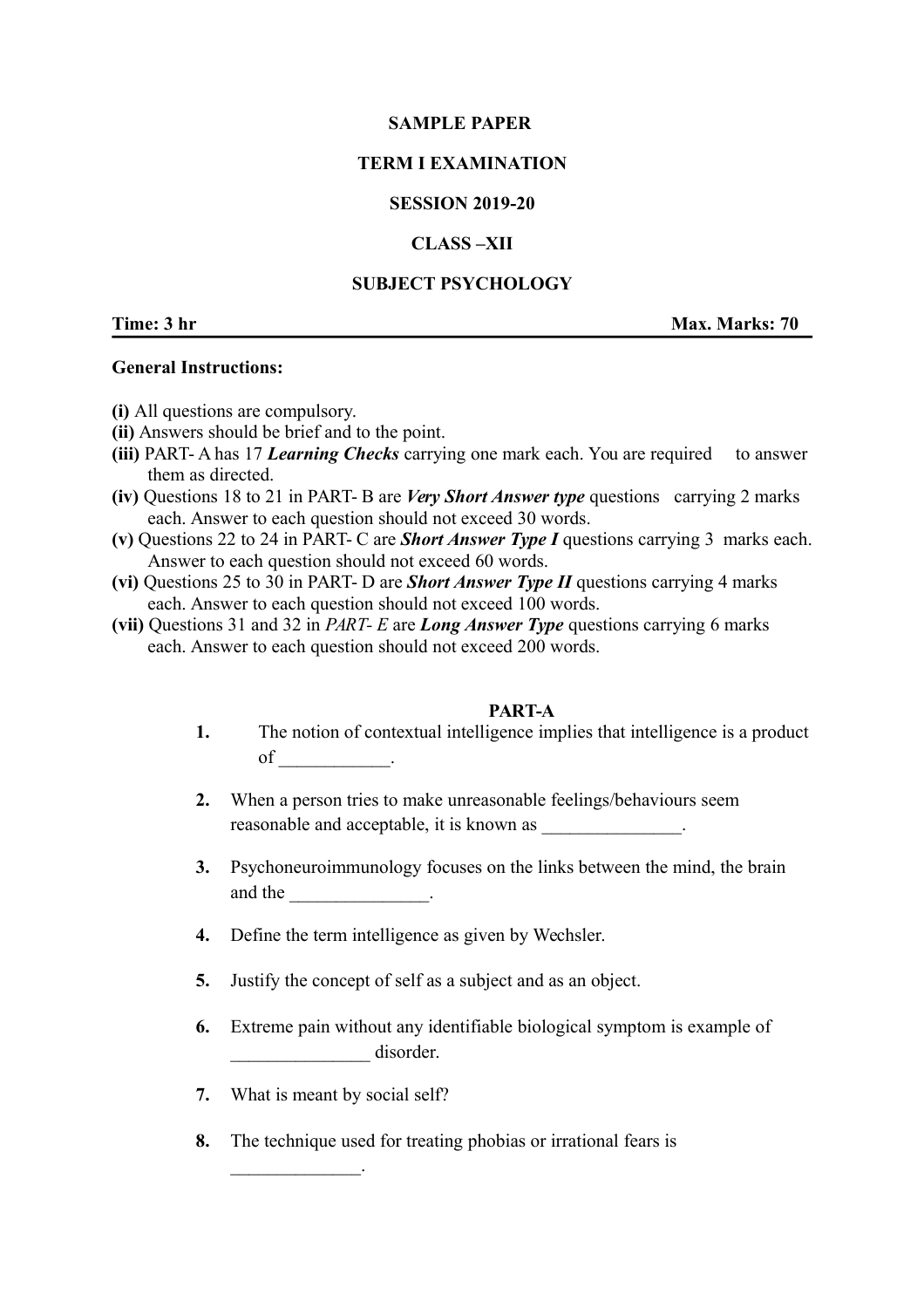- **9.** Developing a fear of entering unfamiliar situations is known as:
	- a) Panic disorder
	- b) Compulsive disorder
	- c) Agoraphobia

 $\mathcal{L}=\mathcal{L}^{\text{max}}$ 

- d) Conversion disorder
- **10.** Ability to organize and monitor our own behavior is known as
- **11.** The reaction to external stressors is called strain. (True/False)
- **12.** The latest system of classification of disorders is \_\_\_\_\_\_\_\_\_\_\_\_\_\_\_.
- **13.** Frustration is one source of psychological stress. (True/False)
- **14.** The two types of coping strategies given by Lazarus and Folkman are  $\frac{1}{\sqrt{1-\frac{1}{2}}}$  and
- **15.** Individuals having high motivation, lack of patience and who are always in a hurry are characterized as Type \_\_\_\_\_\_\_\_\_\_\_ personality.
- **16.** \_\_\_\_\_\_\_\_\_\_\_\_\_\_ is known as father of modern stress theory.
- **17.** Preference for a particular activity over the other is called

## **PART- B**

- **18.** Explain fight or flight response.
- **19.** What are delusions? Give an example.
- **20.** What are the two main features of ADHD?
- **21.** State the techniques used in rehabilitation of the mentally ill. **OR** What is unconditional positive regard?

#### **PART –C**

- **22.** Describe nomination as a method of assessment.
- **23.** Differentiate between verbal, non- verbal and performance tests.
- **24.** Describe rational emotive therapy.